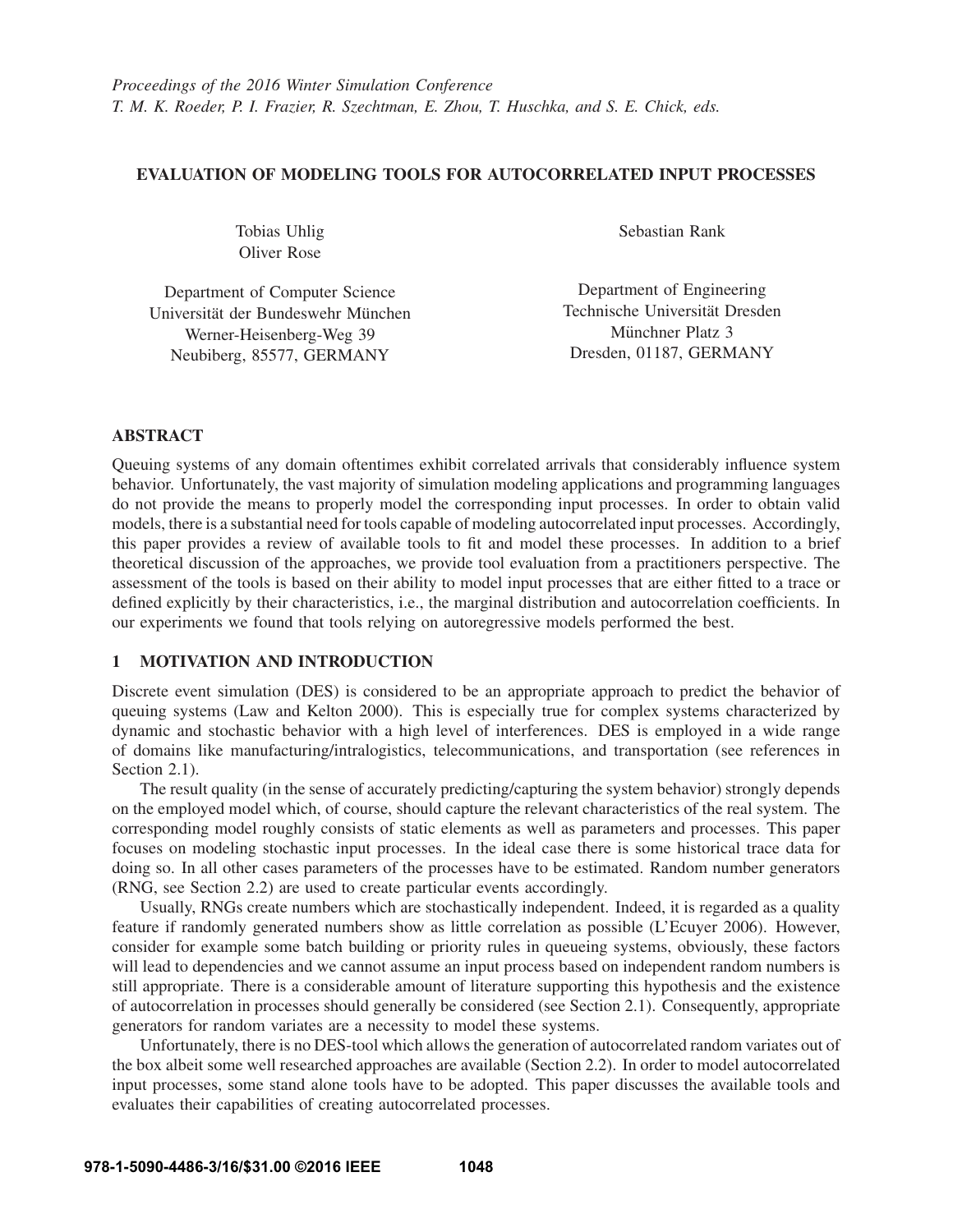The paper is structured as follows: An overview of related work is given in Section 2. This includes the definition of autocorrelation, an overview where autocorrelation occurs, and how the system behavior is influenced by autocorrelated processes. Furthermore, basic concepts of generating random numbers are presented. Section 3 introduces general approaches which are suitable to generate autocorrelated random variates. Subsequently, in Section 4 specific tools which implement these approaches are introduced. Section 5 covers the practical use of these tools based on experiments, where we used them to fit processes that model an autocorrelated time series. Finally, we summarize and evaluate our findings in Section 6 and provide a brief outlook in Section 7.

## 2 RELATED WORK AND BASIC DEFINITIONS

This section gives a short introduction to autocorrelation and random number generators.

### 2.1 Autocorrelation—Basics and Motivation

The following statistics basics can be found in Box et al. (2008). Accordingly, autocorrelation is a mathematical expression quantifying the degree of linear dependency a given time series shows with a lagged version of itself. Suppose the observations  $(x_t, x_{t+\tau})$  of the time series *X* with length *N* and  $t = 1...N$ for a lag-τ, the sample autocorrelation coefficients  $r_{\tau}$  are defined by

$$
r_{\tau} = \frac{\sum_{t=1}^{N-\tau} (x_t - \bar{x}) (x_{t+\tau} - \bar{x})}{\sum_{t=1}^{N} (x_t - \bar{x})^2}, \quad \bar{x} = \sum_{i} \frac{x_i}{N} \quad \text{for} \quad \tau = 0, 1, 2, \dots, N-1.
$$
 (1)

In order to show multiple autocorrelation coefficients, their function (autocorrelation function: ACF) is visualized in correlograms—Figure 1 shows the ACF of two different time series.



Figure 1: Autocorrelation function of two time series—horizontally dashed: significance band (95%).

As already mentioned, autocorrelated processes can be observed in many domains and systems. Comprehensive literature reviews on autocorrelation in the logistics field can be found in Altiok and Melamed (2001), Civelek et al. (2009), Nielsen (2004), and Rank et al. (2012). In agriculture, Mertens et al. (2009) report on autocorrelated egg lay behavior of hens. For a discussion of autocorrelation in traffic networks and relevant literature we refere to Cheng et al. (2011). Furthermore, autocorrelated streams are well known and investigated in telecommunications (Taylor 2007, Ibrahim et al. 2012) and server-client-systems in the IT-domain (Leland et al. 1994, Baryshnikov et al. 2005, Paul et al. 2011).

The issue with autocorrelation in queuing systems is not the occurrence by itself—correlated processes have a major impact on the systems' performance. From a theoretical point of view the discussion goes back to Runnenburg (1962). Some more recent studies can be found amongst others in Livny et al. (1993), Balcioglu et al. (2008), Jagerman et al. (2004), and in most of the stated sources of the previous paragraph. Considering autocorrelation in "real world"-systems, Nielsen (2007) suggests qualitatively similar impacts, however, not as profound as predicted theoretically. Some case studies can confirm this conjecture (e.g. Pereira et al. (2012), Rank et al. (2013). In general, there is no doubt about the occurrence of autocorrelation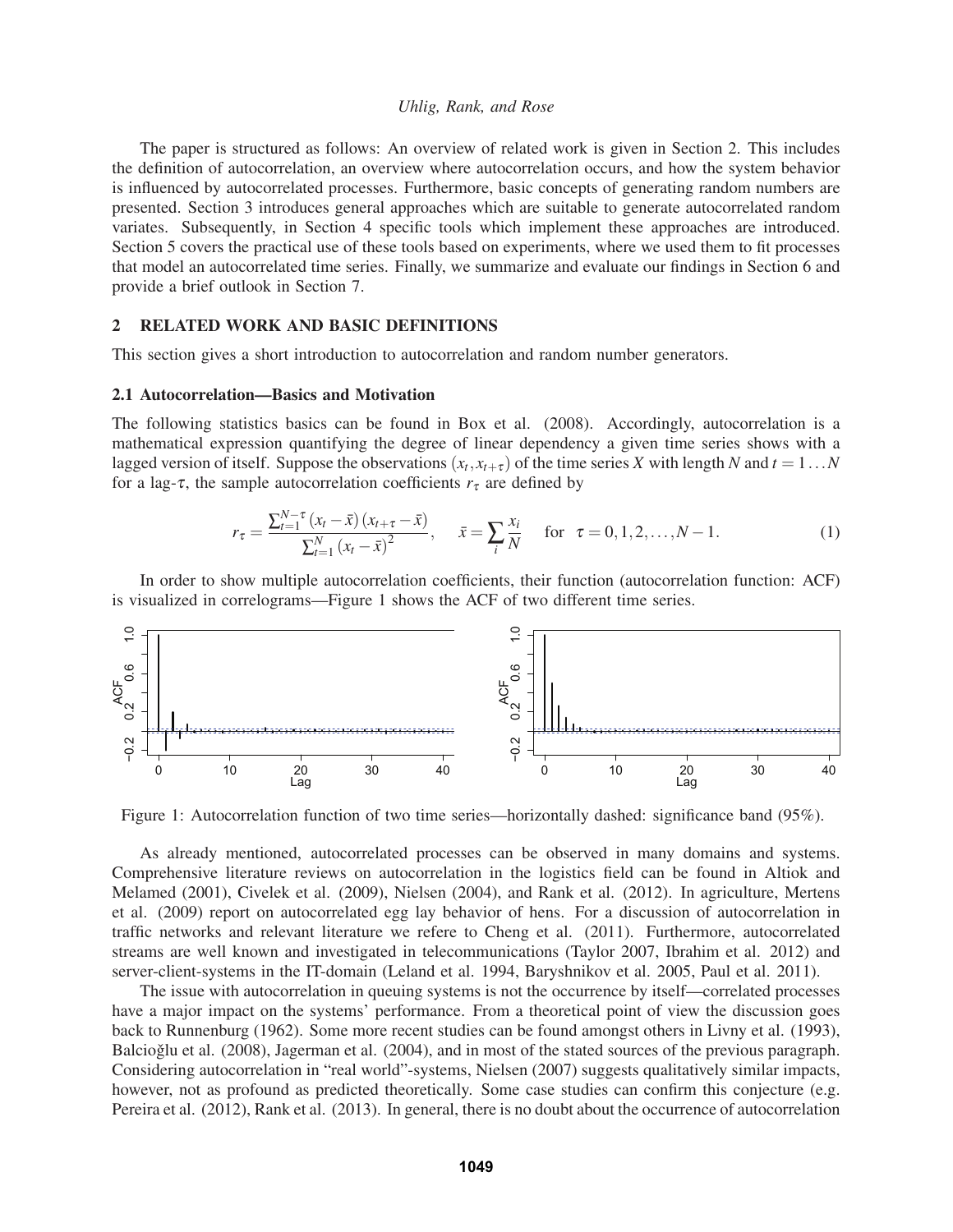and its impact on the system behavior. Hence, dependent processes have to be represented adequately in simulation models making tools for modeling autocorrelated process indispensable.

#### 2.2 Random Number Generators

In the context of this paper random numbers are always considered to be pseudo random numbers. In contrast to "real" random numbers they are not actually random but rather stem from deterministic algorithms.

The most popular method to generate uncorrelated random numbers applies the principle of congruence. A *linear* congruence generator is the most simple approach and uses an equation of the form  $z_n = az_{n-1}$ mod *m*. By "properly" defining  $z_0$  and the parameters *a* and *m*, the transformation  $u_i = z_i/m$  leads to uniformly, independently and identically distributed *(IID)* samples  $\mathcal{U}(0,1)$  of the interval [0,1) (L'Ecuyer 2006). Random numbers with a specific marginal distribution *F* can be realized by applying its inverse *F*<sup>−1</sup> (Law and Kelton 2000). More sophisticated generators drop the assumption of a linear congruence.

Well known discrete event simulators like AutoMod, Plant Simulation, Arena, Simul8, VSSIM as well as popular programming languages like Java, C/C++, Visual Basic have congruence generators implemented (see their corresponding documentations and Banks 2000, SIMUL8 Corp. 2012, Protzmann et al. 2013, Uhlig et al. 2013). However, when dependent numbers are required other approaches (see Section 3) and appropriate tools (see Section 4) have to be applied.

#### 2.3 Previous work on tools for modeling autocorrelated samples

To the best of the authors' knowledge, there is no comprehensive evaluation of tools for modeling autocorrelated processes and automated fitting of samples. Nevertheless, there are some studies comparing particular approaches in the manner of Section 3 (see for example Bause et al. 2009, Laner et al. 2014, Biller and Nelson 2002, Nielsen 2004).

### 3 MODELLING APPROACHES

Modeling approaches for autocorrelated processes can be divided into: autoregressive models, distortions methods, Markovian arrival processes, copulae, and "others" (Johnson 1994). A short overview on their workings is given subsequently.

Autoregressive models are discussed in detail by Box et al. (2008). A common model is the so called ARMA model which combines the autoregressive (AR) part with a moving average (MA) part. In this regard a process *Z* of order *p* and *q* can be obtain by  $Z_t = \sum_{i=1}^p \alpha_i Z_{t-i} - \sum_{j=1}^q \theta_j \varepsilon_{t-j} + \varepsilon_t$  for  $t \in \mathbb{Z}$ and  $\varepsilon \sim \mathcal{N}(0,1)$ . These processes generate random variates with a normal marginal distribution. With respect to other marginal distributions *FY* , ARTA-processes (AutoRegressive To Anything) are introduced in Cario and Nelson (1996b). Briefly, the approach uses an AR base process  $Z_t$ , applies the standard normal cumulative distribution function  $\Phi$  and the inverse transformation method so that  $Y_t = F_Y^{-1} [\Phi(Z_t)]$ . In order to keep the desired characteristics across the transformations, the stated reference provides a numerical search procedure to determine the correct initial values.

Distortion methods *D* literally destroy the IID-property of an uniformly distributed base process*U* so that  $Y = D(U)$ ,  $D = F_Y^{-1}$  and *Y* exhibits the desired autocorrelation. For example the TES-method (Transform-Expand-Sample) presented in Melamed (1991) generates lag-1 positively autocorrelated samples by

$$
U_t^+ = \begin{cases} U_t^+ = Z_t & t = 0\\ \langle U_{t-1}^+ + V_t \rangle & t = 1, 2, \dots \end{cases}
$$
 (2)

where  $\langle x \rangle$  denotes the modulo-1 arithmetic and  $U^+ \sim \mathcal{U}(0,1)$ . Lag-1 negatively autocorrelated values  $U_t^$ can be derived from  $U_t^+$  (Melamed 1991). TES generated random variates require iterative user interaction to determine *Vt*. In this context, Geist and Melamed (1992) and Jelenkovic and Melamed (1995) describe the "TEStools" to support the user.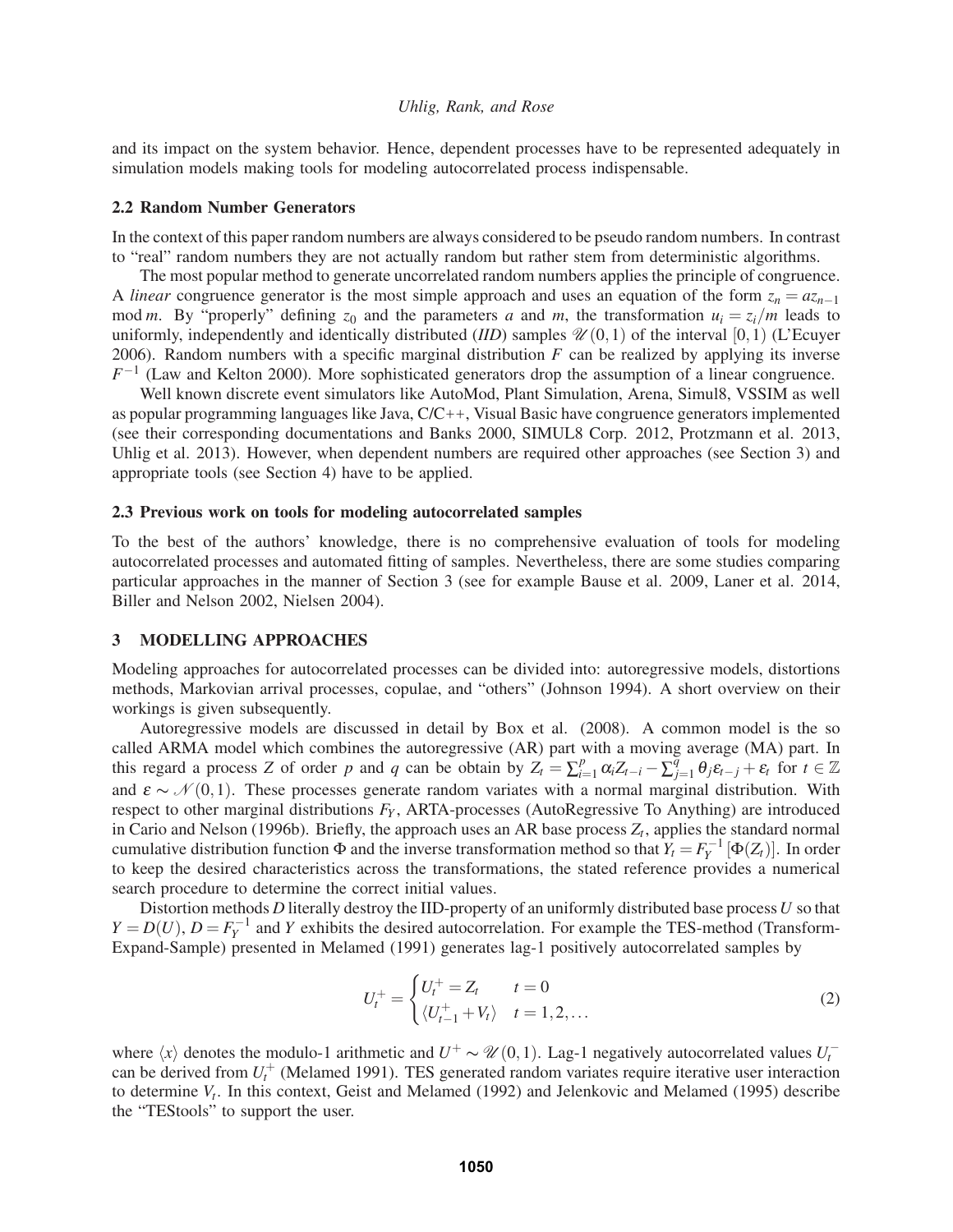An alternative to TES are minification and maxification methods (Lewis and McKenzie 1991). The distortion is obtained by the parameter *C*. For example, the process *Umin* is obtained from

$$
U_t^{\min} = \begin{cases} U_t^{\min} = Z_t & t = 0\\ C \cdot \min\left(U_{t-1}^{\min}, \frac{Z_{t-1}}{C - 1 + Z_{t-1}}\right) & t = 1, 2, \dots \end{cases}
$$
(3)

where the autocorrelation function is defined by  $r_Y^{\min}(\tau) = C^{-\tau}$  and  $U_{\min} \sim \mathcal{U}(0,1)$ . For TES and minification and maxification the base process *U* has to be transformed into the desired marginal distribution.

A well structured introduction into Markovian arrival processes (MAP) and a literature review can be found in Kriege (2012). Thus a MAP can be expressed by its background continuous time Markov chain (CTMC) with *m* states/phases. Further, a CTMC is defined by its generator matrix  $Q = D_0 + D_1$ .  $D_0$  and  $D_1$  are of order  $m \times m$  and contain state transition rates. The matrix  $D_0$  contains transitions of the CTMC without arrivals whereas  $D_1$  contains the probabilities of state transitions with arrivals. An inter-arrival time is obtained from the time cumulatively passed when the CTMC restarted from a specific state—consecutive inter-arrival times represent a random number series. For the resulting MAP,  $D_0$  controls the inter-arrival time marginal distribution and  $D_1$  the autocorrelation structure, respectively. A discussion of how to fit MAP and a comprehensive literature review on this topic is given in Artalejo et al. (2010).

Copulae *C* describe dependencies between univariate marginal distributions in a multivariate joint distribution. Detailed reviews can be found amongst others in Trivedi and Zimmer (2007) and Nelsen (2006). The basic theory goes back to *Sklar's Theorem* (Sklar 1973). Considering multiple univariate time series as lag- $\tau$  shifted series of a particular process, copulae can also be used to generate autocorrelated random variates. Some popular copulae are the product-, Farlie-Gumbel-Morgenstern-, Gauss-, Student's *t*-, Clayton-, Frank-, and Gumbel-copulae. For example, the Clayton-copulae *CCl* of order *m*, parameter θ and the samples  $u_1, u_2, \ldots, u_m$  is defined by

$$
C^{Cl}(u_1, u_2, \dots, u_m; \theta) = \max \left\{ \left( \sum_{i=1}^m u_i^{-\theta} - m + 1 \right)^{-\frac{1}{\theta}}, 0 \right\} \quad \text{mit} \quad \theta \in [-1, \infty) \setminus \{0\}. \tag{4}
$$

"Other" approaches to generate random numbers like for example the *Correlation Transfer Technique*, *Rank Matching* or by summing up samples with a normal marginal distribution can be found in Polge et al. (1973), Santos Filho and Yacoub (2008), and Lakhan (1981).

### 4 MODELING TOOLS

This section presents the evaluated tools. We considered tools for different environments including command line tools, libraries, and stand alone tools with a Graphical User Interface (GUI). All discussed tools are free to use. Unfortunately there are no tools available for the TES, minification and maxification approaches. Furthermore, we could not identify tools to simply model and fit autocorrelated input processes with copulae, even though there are functions for copulae in MATLAB and R. Our evaluation focuses on three main aspects: functionality, interoperability, and usability. The functionality is assessed based on experiments, where we model arrival processes and rate the achieved goodness of fit (see Section 5). For the interoperability and usability we assess how well the tools can be integrated into a typical simulation work flow and whether they are well documented and intuitive.

#### 4.1 Artafacts and Artagen

*Artafacts* and *Artagen* are introduced in Cario and Nelson (1996b). Both provide a numerical search procedure to properly define the parameters for applying the ARTA method outlined in Section 3. Without stating a specific license governing their use, the corresponding Fortran code of Artafacts and Artagen can be downloaded from Cario and Nelson (1996a). Both use input text files to parametrize the processes.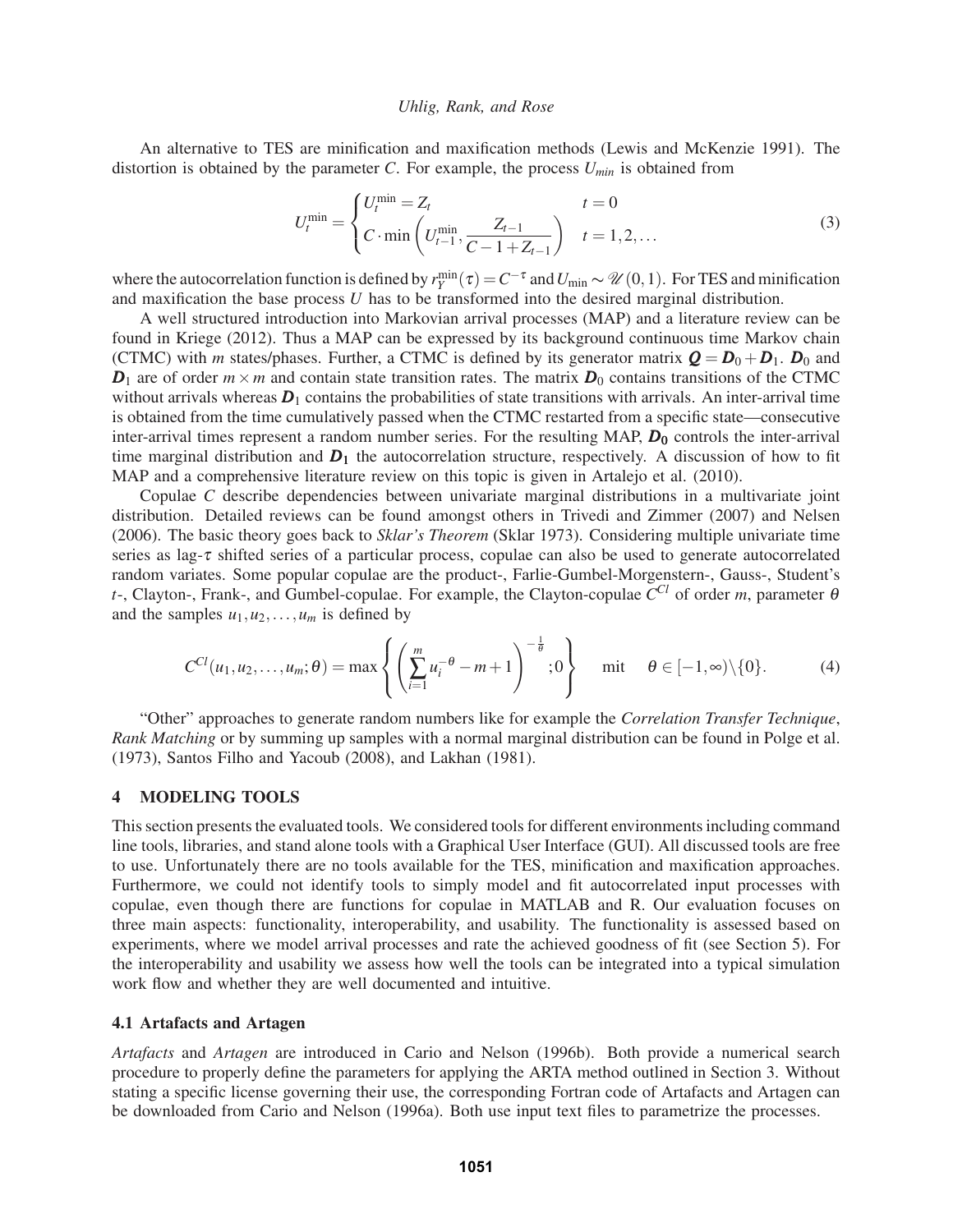In case of Artafacts, user input includes the name of output file, the desired marginal distribution, the number of autocorrelation coefficients to match, the coefficient's values and relative errors as well as parameters of the ARTA marginal distribution. The output file contains all the parameters to be used to define the AR-base process. Random variates can be obtained by manually post processing these parameters. For the purpose of this paper the statistic software R (R Development Core Team 2011) and its functions rnorm, pnorm and qexp have been applied (see Source Code 1).

Source Code 1: Post processing of the Artafacts output in R.

```
noOfRndNumbers <- 10000
datRes <- rnorm(length(alphaCoeff), 1)
sigma <-1 - \text{sum}(\text{arcoeff } \star \text{ alphabet})#arCoeff and alphaCoeff are vectors with values fitted by ARTAFACTS
for(i in length(alphaCoeff) + 1:noOfRndNumbers) {
        datRes[i] \leq sum(datRes[(i - 1):(i - length(alphaCoeff))] \star alphaCoeff)
                         + rnorm(n = 1, mean = 0, sd = sqrt(sigma))
}
datRes <- qexp(pnorm(datRes[length(alphaCoeff):noOfRndNumbers]))
```
Artafacts can also read empirical time series which results in an output file containing the estimated ACF and their significance levels. Artagen is designed to generate autocorrelated random variates from user input. The corresponding input file contains similar values to the Artafacts input file and in addition a statement about the amount of values to generate. Artagen and Artafacts do not provide the means to fit/estimate moments or the marginal distribution of a sample trace.

## 4.2 Jarta

*Jarta* is a Java library to model and fit ARTA processes. It implements the approaches presented in Cario and Nelson (1996b). An ARTA process can be defined either explicitly with desired marginal distribution and autocorrelation coefficients or be fitted to a sample trace. When a sample trace is fitted the order of the process is estimated based on the significant partial autocorrelation coefficients and an empirical distribution is build from the sample data. Jarta is published under an open source license (Apache License 2.0). Jarta can be called from the command line using a simple text file as parameter input or directly as a library in a Java environment (see Source Code 2). For example, we have used it as a module in AnyLogic. A detailed overview on Jarta can be found in Uhlig et al. (2013).

Source Code 2: Java example code to fit ARTA processes.

```
% Fit an ARTA process with given marginal distribution and autocorrelation coefficients (accs)
RealDistribution dist = new ExponentialDistribution(1.0);
double[] \arccos = \{0.3, -0.1\};ArtaProcess arta = ArtaProcessFactory.createArtaProcess(dist, accs);
% Alternatively automatically fit to given trace
ArtaProcess ar = ArtaProcessFactory.createArtaProcess(trace);
% Generate sample from the fitted process
double sample = ar.next();
```
### 4.3 ProFiDo—Processes Fitting Toolkit Dortmund

*ProFiDo* is introduced in Bause et al. (2010) and is released under the terms of the GNU General Public License version 2. It can be downloaded from Bause et al. (2016). ProFiDo is a Java based software and provides a GUI to conveniently apply different command line tools suitable for fitting and modeling time series as well as visualisation. To ensure consistency an XML-based interchange format is applied whose particular files can be manipulated by the user. ProFiDo Version 1.3 supports PH distributions, MAP, and ARMA and ARTA processes. The tool collection includes amongst others Artafacts (see Section 4.1), Artafit (Biller and Nelson 2005), MAP EM (Buchholz 2003), MAP MOEA (Panchenko and Buchholz 2007) and CAPP-Fit (Kriege and Buchholz 2011) which are all used in this work.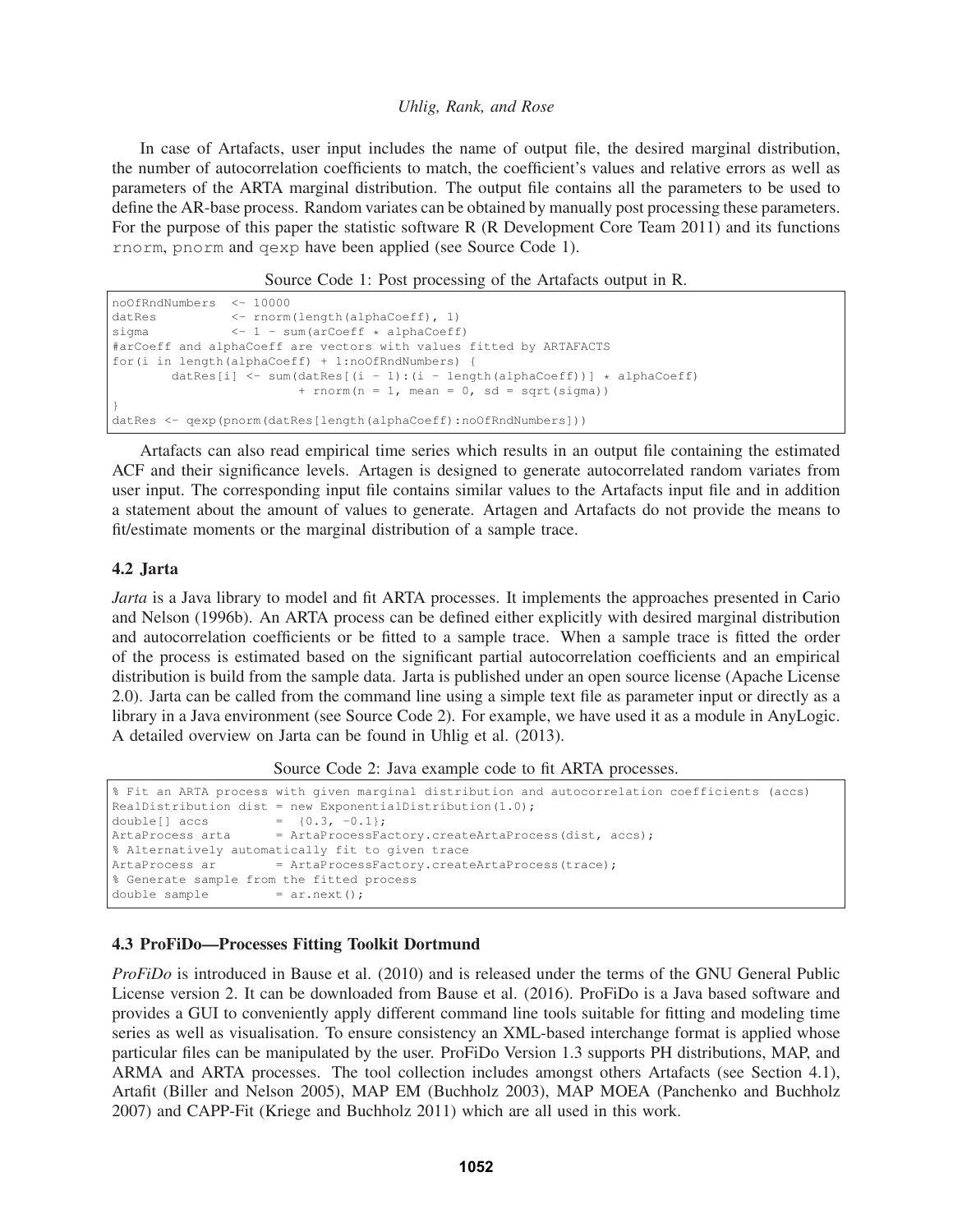In order to fit and/or model processes, so called work flow elements like input/output files, fitting algorithms, and RNG have to be placed on a canvas with appropriate connections (see Figure 2). Each node is initialized using default values—for instance the statement which autocorrelation lag is to match. For the purpose of this paper and with regard to the easy application in practice, these values are changed as little as possible. Eventually, ProFiDo creates a tool chain to realize the work flow.



Figure 2: ProFiDo GUI—Exemplary canvas with workflow elements.

## 4.4 BuTools

*BuTools* is a multi platform collection of tools for Markovian performance evaluation (The BuTools Team 2016). Currently three platforms are supported, i.e., MATLAB, NymPy/Python and Mathematica. BuTools is available for free, although, no explicit license governing its use is given. BuTools provides functions to model Markovian arrival processes and to fit these processes automatically to a given sample trace. For the fitting process it uses an approach presented in Horváth (2013). Source Code 3 illustrates how to fit a MAP, either to a sample trace or to explicitly given inputs, i.e., desired raw moments of distribution and lag-1 autocorrelation.

Source Code 3: MATLAB example code to model MAPs with BuTools.

```
% Fit a MAP with given moments and lag-1 correlation
moms = [1, 2, 6];
corr = 0.2;
[D0, D1] = MAPFromFewMomentsAndCorrelations(moms, corr);
% Alternatively automatically fit MAP to a given trace
[D0, D1] = \text{MAPFromTrace}(\text{trace}, 4);% Generate samples from the fitted process
samples = SamplesFromMAP(D0, D1, 10000);
```
## 4.5 KPC-Toolbox

The *KPC-Toolbox* encompasses a set of MATLAB scripts for automatic fitting of sample data. The underlying approach is based on the Kronecker Product Composition (KPC—see Smirni et al. 2016) to fit a MAP. The order of the MAP is estimated automatically. The KPC-Toolbox is available to the public and for testing and is licensed under the BSD-3 license. Source Code 4 shows how a MAP is fitted and new sample data is generated.

Source Code 4: MATLAB example code to model MAPs with KPC-Toolbox.

```
% Automatically fit MAP to a given trace
trace_prepared = kpcfit_init(trace);
MAP = kpcfit_auto(trace_prepared, 'OnlyAC', 1)
% Generate samples from the fitted process
samples = map_sample(MAP, 10000);
```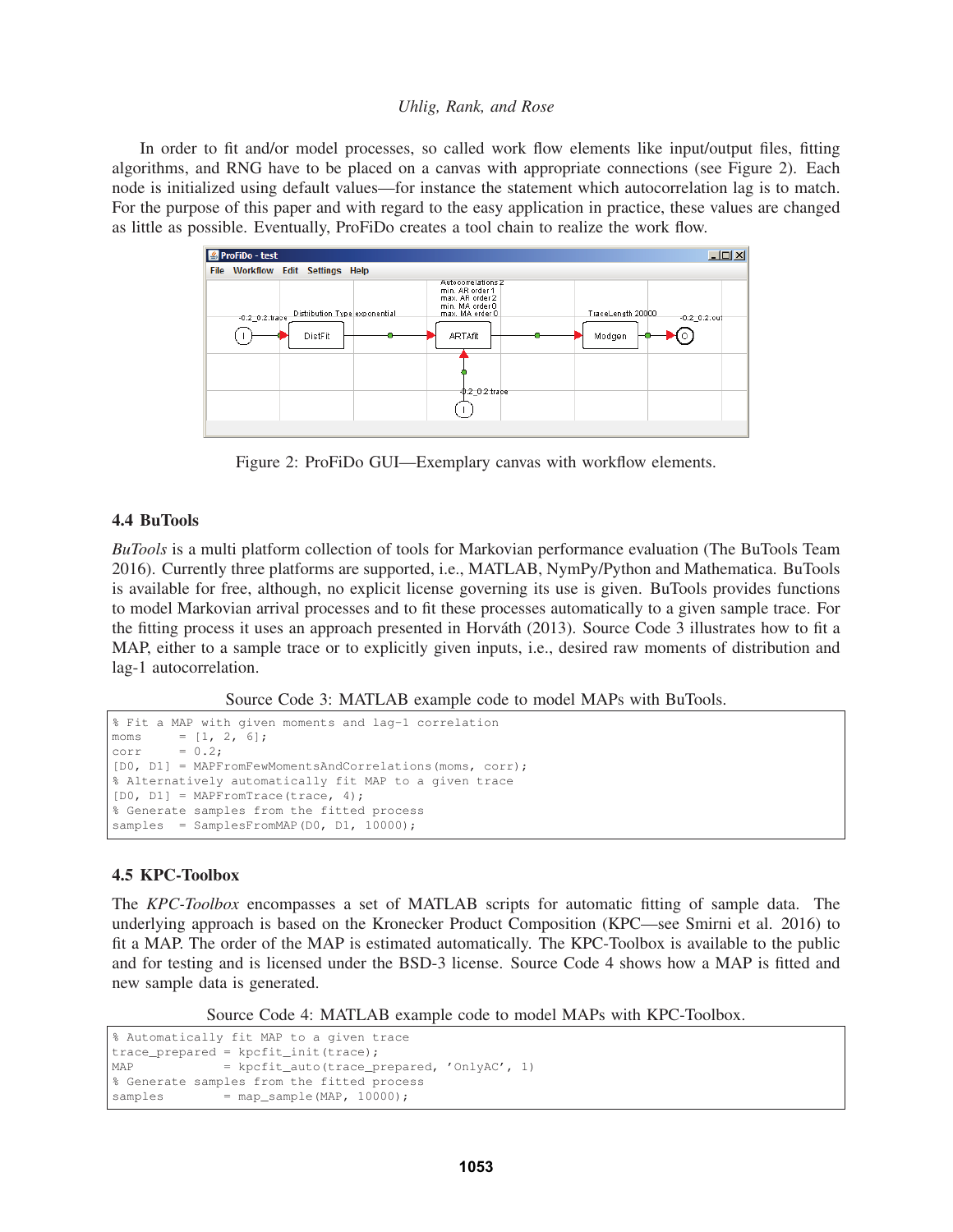## 5 RESULTS

The experiments we conducted for this paper fall into two categories. We used the presented tools to either fit a process to a given sample trace or we defined the characteristics of a process explicitly based on the desired marginal distribution and autocorrelation structure. The goal of our experiments was to evaluate the usability of the tools and check the plausibility of the generated results. We did not perform an in-depth statistical analysis of the basic approaches, but rather focused on the tool usability for the end user.

We considered four simple test cases to asses the tool **functionality**. For each of them we aimed to model a process with an exponential marginal distribution with mean one. Four different autocorrelation structures were employed. First, a small positive autocorrelation at lag one  $(r_1 = 0.2)$ . The second scenario considered an increased autocorrelation  $(r_1 = 0.5)$ . For the third case we used a negative autocorrelation  $(r_1 = -0.3)$ . Finally, we used an autocorrelation structure that also had a significant autocorrelation at lag two  $(r_1 = -0.2, r_2 = 0.2)$ . The input traces for automatic process fitting were generated with Jarta. Each tool was used to generate 10,000 samples, which were evaluated statistically. Table 1 displays the empirical results of our experiments. We looked at the moments and autocorrelation of the generated processes to see if they matched the expectations. Furthermore, we performed a Kolmogorov-Smirnov (KS) test to compare the generated samples to the desired exponential distribution. Overall, we observed reasonable results for most tools. However, tools that are based on MAPs were outperformed by other approaches. Our results indicate that they oftentimes were only able to match either the desired distribution or the desired autocorrelation structure. With regard to the shape of the resulting marginal distribution we found anomalies in the samples generated by BuTools (see Figure 3) and KPC-Toolbox (see Figure 4).



Figure 3: The process fitted with BuTools  $(r_1 = 0.5)$ did not match the desired exponential distribution. The "dent" was more pronounced for larger positive autocorrelation coefficients.

**mean: 1.01, sd: 0.72, KS−Test p−value: 0**



Figure 4: Process fitted with KPC-Toolbox generated fewer short inter arrival times than expected. The effect occurred when negative autocorrelation coefficients  $(r_1 = -0.3)$  were tested.

Regarding the **interoperability** and **usability** of the tools we got mixed results. Obviously, our impressions cannot be completely objective and are colored by personal preference. Overall, all tools were reasonably accessible and documentated. Therefore, we simply focus our evaluation on special features of the respective tools. BuTools and the KPC-Toolbox were easy to integrate in the typical Matlab work flow and provided well written documentation. From an end user perspective, it is not very intuitive to define the desired marginal distribution in BuTools based on its raw moments. The KPC-Toolbox provided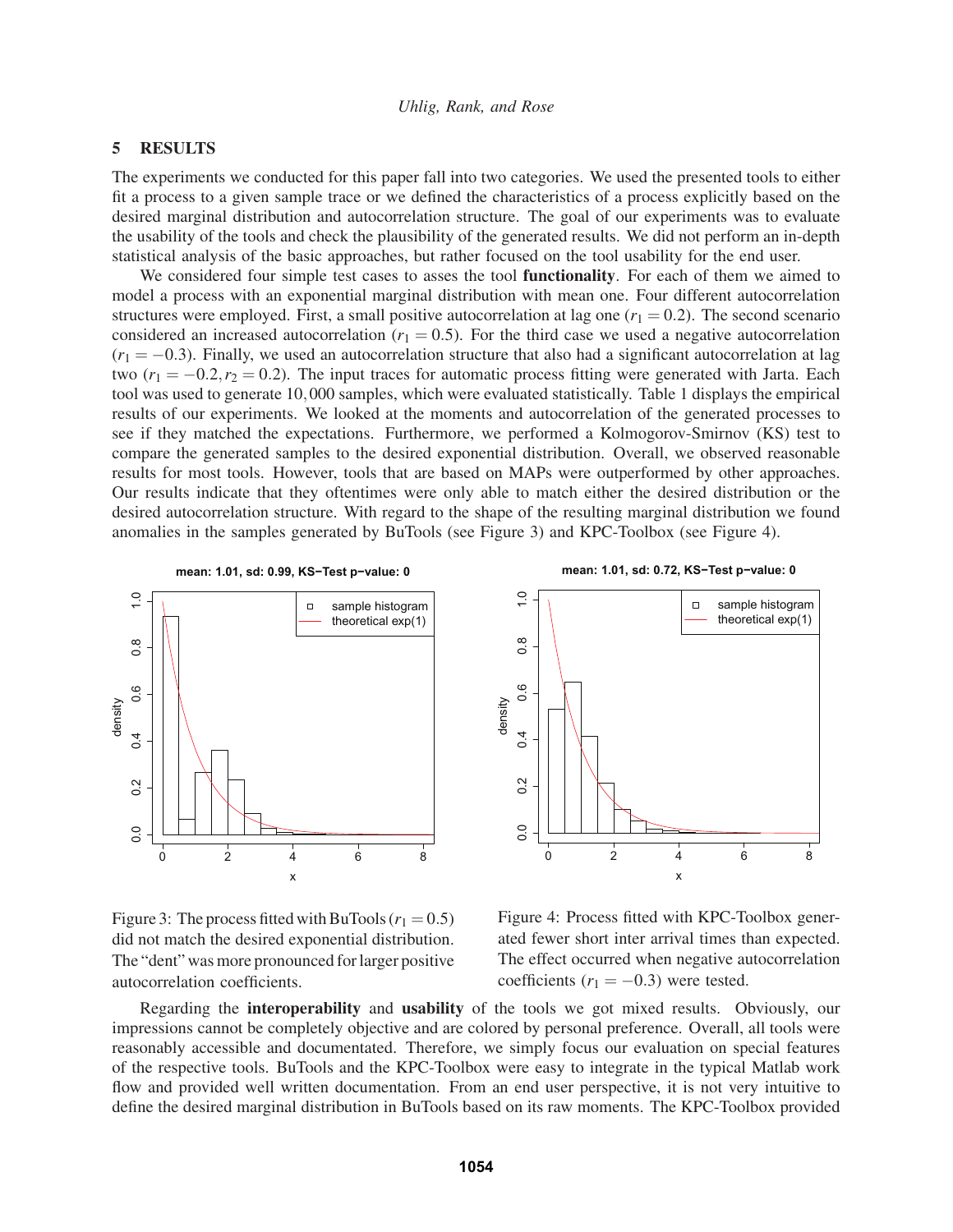Table 1: Summary of experiment results; we considered *generated* processes that were defined explicitly with the desired characteristics and processes that were *fitted* to a sample trace. Additionally, the p-value from the Kolmogorov-Smirnov test was calculated to evaluate the goodness of fit.

| Approach                                                      | Mean         | Variance       | $r_{\rm 1}$ | $r_{\rm 2}$      | p-value        |
|---------------------------------------------------------------|--------------|----------------|-------------|------------------|----------------|
| Experiment I - Exponential Distribution                       | 1.0          | 1.0            | 0.2         |                  |                |
| Jarta (generated)                                             | 0.991        | 0.991          | 0.200       | 0.045            | 0.520          |
| Jarta (fitted)                                                | 0.981        | 0.976          | 0.203       | 0.047            | 0.201          |
| Artafacts + R-script (fitted)                                 | 0.996        | 0.997          | 0.191       | 0.037            | 0.791          |
| Artagen (fitted)                                              | 1.003        | 0.999          | 0.160       | 0.031            | 0.762          |
| BuTools (generated)                                           | 0.997        | 0.985          | 0.197       | 0.117            | $\overline{0}$ |
| BuTools (fitted)                                              | 0.993        | 1.002          | 0.113       | 0.056            | 0.630          |
| KPC-Toolbox (fitted)                                          | 0.973        | 1.059          | 0.124       | 0.057            | $\overline{0}$ |
| ProFiDo - Artafit + Distfit [auto] (fitted)                   | 0.993        | 0.991          | 0.195       | 0.046            | 0.195          |
| ProFiDo - Artafit + Distfit [exponential predefined] (fitted) | 0.995        | 1.060          | 0.171       | 0.037            | 0.189          |
| ProFiDo - Cappfit (fitted)                                    | 1.006        | 1.023          | 0.115       | 0.033            | 0.057          |
| ProFiDo - MAP EM (fitted)                                     | 0.991        | 1.002          | $-0.002$    | $-0.007$         | 0.097          |
| ProFiDo - MAP MOEA (fitted)                                   | 1.128        | 1.224          | 0.060       | 0.003            | $\mathbf{0}$   |
| Experiment II - Exponential Distribution                      | 1.0          | 1.0            | 0.5         |                  |                |
| Jarta (generated)                                             | 0.990        | $\overline{1}$ | 0.499       | 0.262            | 0.020          |
| Jarta (fitted)                                                | $\mathbf{1}$ | 0.988          | 0.484       | 0.242            | 0.298          |
| Artafacts + R-script (fitted)                                 | 0.994        | 1.001          | 0.489       | 0.248            | 0.519          |
| Artagen (fitted)                                              | 1.002        | 0.998          | 0.446       | 0.208            | 0.618          |
| BuTools (generated)                                           | 1.014        | 0.994          | 0.506       | 0.372            | $\mathbf{0}$   |
| BuTools (fitted)                                              | 0.964        | 1.038          | 0.237       | 0.152            | $\mathbf{0}$   |
| KPC-Toolbox (fitted)                                          | 0.996        | 1.098          | 0.235       | 0.144            | $\overline{0}$ |
| ProFiDo - Artafit + Distfit [auto] (fitted)                   | 0.991        | 0.984          | 0.489       | 0.252            | 0.493          |
| ProFiDo - Artafit + Distfit [exponential predefined] (fitted) | 0.994        | 1.057          | 0.448       | 0.223            | 0.219          |
| ProFiDo - Cappfit (fitted)                                    | 0.991        | 1.002          | 0.359       | 0.244            | 0.003          |
| ProFiDo - MAP EM (fitted)                                     | 0.990        | 1.001          | $-0.002$    | $-0.007$         | 0.078          |
| ProFiDo - MAP MOEA (fitted)                                   | 1.144        | 1.196          | 0.030       | $\boldsymbol{0}$ | $\overline{0}$ |
| Experiment III - Exponential Distribution                     | 1.0          | 1.0            | $-0.3$      |                  |                |
| Jarta (generated)                                             | 1.010        | 1.026          | $-0.289$    | 0.125            | 0.988          |
| Jarta (fitted)                                                | 1.004        | 1.017          | $-0.288$    | 0.128            | 0.314          |
| Artafacts + R-script (fitted)                                 | 1.002        | 1.001          | $-0.281$    | 0.122            | 0.397          |
| Artagen (fitted)                                              | 1.005        | 1.007          | $-0.238$    | 0.080            | 0.874          |
| BuTools (generated)                                           | 0.999        | 0.988          | $-0.295$    | 0.188            | $\overline{0}$ |
| BuTools (fitted)                                              | 1.006        | 1.076          | $-0.173$    | 0.094            | 0.160          |
| KPC-Toolbox (fitted)                                          | 1.005        | 0.718          | 0.030       | 0.003            | $\overline{0}$ |
| ProFiDo - Artafit + Distfit [auto] (fitted)                   | 1.013        | 1.025          | $-0.287$    | 0.130            | 0.051          |
| ProFiDo - Artafit + Distfit [exponential predefined] (fitted) | 1.019        | 1.190          | $-0.220$    | 0.102            | 0.051          |
| ProFiDo - Cappfit (fitted)                                    | 1.011        | 1.032          | $-0.078$    | 0.115            | 0.576          |
| ProFiDo - MAP EM (fitted)                                     | 1.010        | 1.021          | $-0.002$    | $-0.007$         | 0.782          |
| ProFiDo - MAP MOEA (fitted)                                   | 1.027        | 1.221          | $-0.231$    | 0.125            | $\Omega$       |
| Experiment IV - Exponential Distribution                      | 1.0          | 1.0            | $-0.2$      | 0.2              |                |
| Jarta (generated)                                             | 1.009        | 1.001          | $-0.203$    | 0.196            | 0.176          |
| Jarta (fitted)                                                | 1.011        | 1.006          | $-0.214$    | 0.204            | 0.008          |
| Artafacts + R-script (fitted)                                 | 1.004        | 1.010          | $-0.200$    | 0.195            | 0.236          |
| Artagen (fitted)                                              | 1.005        | 1.005          | $-0.167$    | 0.173            | 0.821          |
| BuTools (generated)                                           | n/a          | n/a            | n/a         | n/a              | n/a            |
| BuTools (fitted)                                              | 1.020        | 1.082          | $-0.166$    | 0.100            | 0.398          |
| KPC-Toolbox (fitted)                                          | 0.996        | 0.758          | 0.005       | $-0.004$         | $\overline{0}$ |
| ProFiDo - Artafit + Distfit [auto] (fitted)                   | 1.012        | 1.023          | $-0.205$    | 0.199            | 0.058          |
| ProFiDo - Artafit + Distfit [exponential predefined] (fitted) | 1.019        | 1.189          | $-0.155$    | 0.154            | 0.009          |
| ProFiDo - Cappfit (fitted)                                    | 1.011        | 1.009          | $-0.173$    | 0.202            | 0.146          |
| ProFiDo - MAP EM (fitted)                                     | 1.009        | 1.020          | $-0.002$    | $-0.007$         | 0.847          |
| ProFiDo - MAP MOEA (fitted)                                   | 1.508        | 1.675          | $-0.062$    | 0.008            | $\mathbf{0}$   |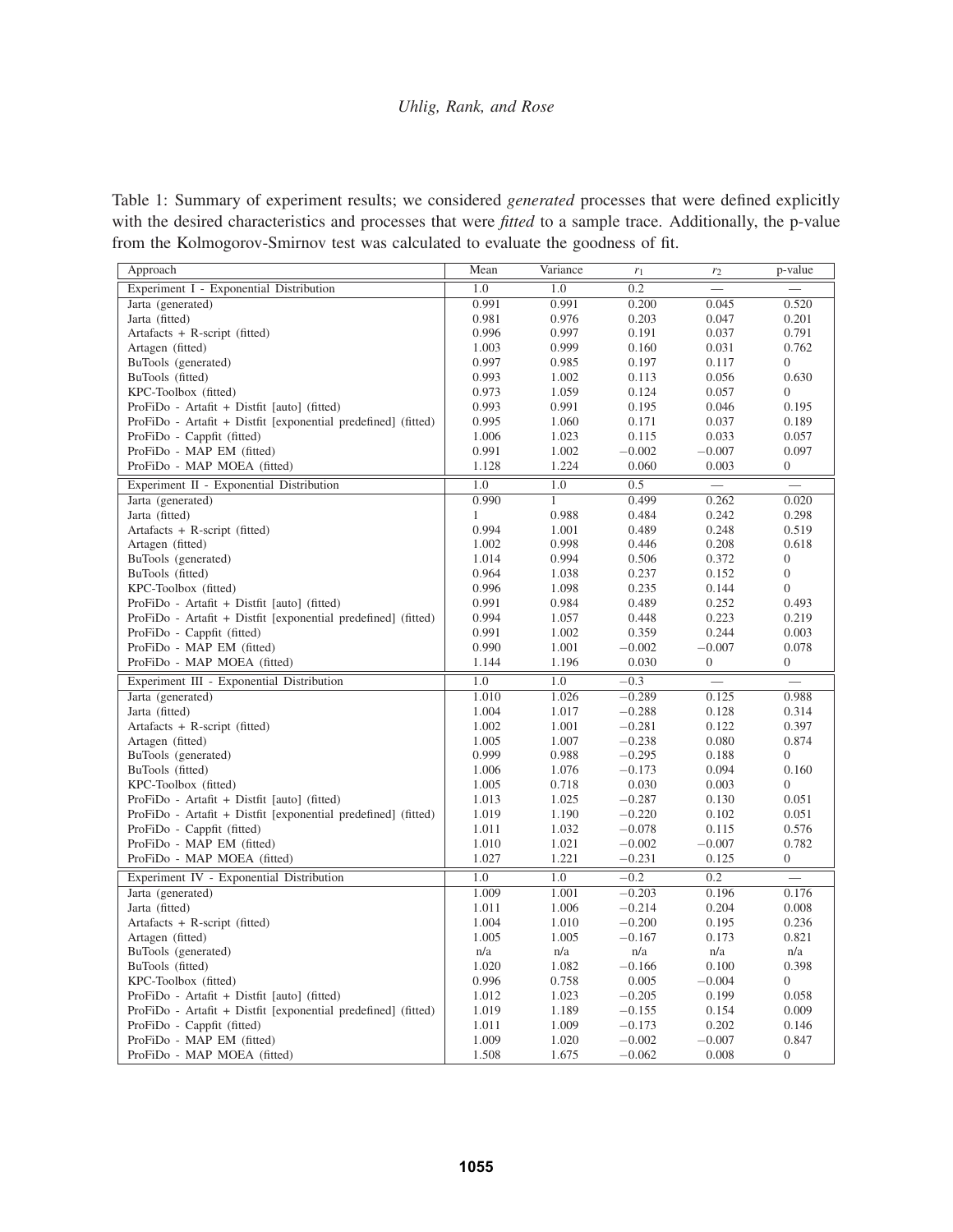no apparent way to explicitly describe the properties of the modeled process, only automatic fitting was supported readily. The use of Artafacts and Artagen are straight forward, although, they require the use of the Fortran compiler and the command line. Both tools cannot be integrated directly into a simulation environment. Therefore the modeled processes have to be used to create an appropriate amount of samples in advance which then could be imported from a file. The same is true for ProFiDo, because it provides a standalone environment to model and fit processes, the resulting processes cannot be integrated easily into other tools. Here, you also have to rely on text files as exchange format. Alternatively, it is possible to use the parameters determined by Artafacts or ProFiDo and simply generate an ARTA process within the desired simulator or tool, e.g., R. The actual implementation of an ARTA process is simple and only the appropriate parametrization quite intricate. ProFiDo is the only tool that provides a graphical user interface. However, due to the lack of wizards the GUI does not add to the usability significantly, even though the originators of ProFiDo provide a well structured documentation. The Jarta library is easy to use if one is familiar with Java. It can be integrated in any Java project and can even be used directly in commercial simulators like Anylogic that support Java. The Jarta command line tool is comparable in use to Artagen, however, the configuration files are easier to read.

## 6 DISCUSSION

The results of our experiments seem to indicate that one should avoid MAPs to model autocorrelated input processes. However, it is important to point out that this not inherently a problem of the MAPs approach. Generally, an appropriate MAP should be able to capture the process properties. It seems to be challenging to automatically determine appropriate MAPs, especially the estimation of the order is difficult. Looking at Figure 3 we can assume that the order of the fitted MAP was too low to smoothly capture the shape of the marginal distribution. It seems the process alternated between states that resulted in small inter-arrival times and states leading to high inter-arrival times, while missing intermediate values. Typically, MAPs are better suited for mathematical queueing analysis.

From an end users perspective this means that one should use a tool based on the ARTA approach when possible. Even though in the end, the decision will often come down to familiarity with the approach and the environment. Regardless of the employed tool, the user should not rely on the automatic fitting without reflection. It is only prudent to at least validate the generated samples according to their empirical and expected properties. Furthermore, one should consider that all tools make assumptions with regard to an input trace. For example, they are intended to model stationary time series and therefore preprocessing is required to eliminate trends.

## 7 SUMMARY AND OUTLOOK

In this paper, we have discussed several methods and respective tools to model autocorrelated input processes. Although a number of tools are available, they are often ignored. This leads to faulty models and wrong predictions of system behavior. From our point of view, the usability and quality of the tools is good enough to say that this seems to be rather caused by user ignorance than tool inconvenience. Therefore, we can generally endorse the use of the presented tools, especially, the ones based on the ARTA approach returned very good results.

# ACKNOWLEDGMENTS

We would like to thank Prof. Barry Nelson for his feedback and Alexander Gouberman for his discussions on MAPs.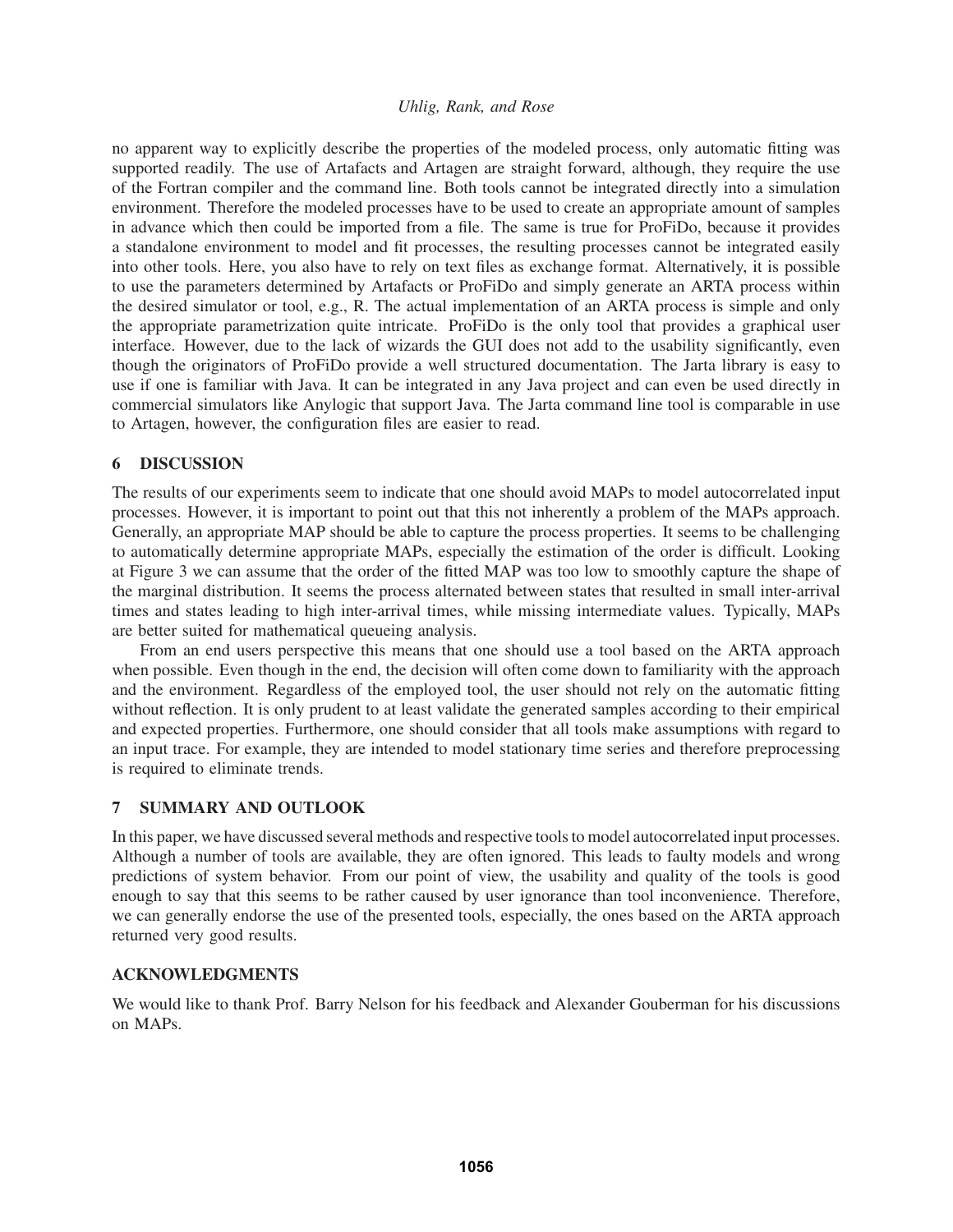### **REFERENCES**

- Altiok, T., and B. Melamed. 2001. "The Case for Modeling Correlation in Manufacturing Systems". *IIE Transactions* 33 (9): 779–791.
- Artalejo, J. R., A. Gomez-Corral, and H. Qi-Ming. 2010. "Markovian Arrivals in Stochastic Modelling: A ´ Survey and some new Results". *Statistics and Operations Research Transactions* 34 (2): 101–156.
- Balcioğlu, B., D. L. Jagerman, and T. Altiok. 2008. "Merging and Splitting Autocorrelated Arrival Processes and Impact on Queueing Performance". *Performance Evaluation* 65 (9): 653–669.
- Banks, J. 2000. *Getting Started with AutoMod*. Bountiful: AutoSimulation Inc.
- Baryshnikov, Y., E. Coffman, G. Pierre, D. Rubenstein, M. Squillante, and T. Yimwadsana. 2005. "Predictability of Web-Server Traffic Congestion". In *10th International Workshop on Web Content Caching and Distribution*, 97–103.
- Bause, F., P. Buchholz, and J. Kriege. 2009. "A Comparison of Markovian Arrival and Arma/Arta Processes for the Modeling of Correlated Input Processes". In *Proceedings of the 2009 Winter Simulation Conference*, 634–645. Austin: Piscataway, New Jersey: Institute of Electrical and Electronics Engineers, Inc.
- Bause, F., P. Gerloff, and J. Kriege. 2010. "ProFiDo A Toolkit for Fitting Input Models". In *Measurement, Modelling, and Evaluation of Computing Systems and Dependability and Fault Tolerance*, edited by B. Müller-Clostermann, K. Echtle, and E. P. Rathgeb, Number 5987 in Lecture Notes in Computer Science, 311–314. Berlin, Heidelberg: Springer.
- Bause, F., P. Gerloff, and J. Kriege. 2016. *ProFiDo Processes Fitting Toolkit Dortmund*. Available from http://ls4-www.cs.tu-dortmund.de/cms/de/forschung/projekte/dfg-maps/software dfg/ profido/index.html  $\langle$  last checked: Jan 2016 $\rangle$ .
- Biller, B., and B. Nelson. 2002. "Advanced Input Modeling: Parameter Estimation for ARTA Processes". In Proceedings of the 2002 Winter Simulation Conference, edited by E. Yücesan, C.-H. Chen, J. L. Snowdon, and J. M. Charness, Volume 1, 255 – 262: Piscataway, New Jersey: Institute of Electrical and Electronics Engineers, Inc.
- Biller, B., and B. L. Nelson. 2005. "Fitting Time-Series Input Processes for Simulation". 53 (3): 549–559.
- Box, G. E. P., G. M. Jenkins, and G. C. Reinsel. 2008. *Time Series Analysis: Forecasting and Control*. Fourth Edition ed. Hoboken: Wiley.
- Buchholz, P. 2003. "An EM-Algorithm for MAP Fitting from Real Traffic Data". In *Computer Performance Evaluation. Modelling Techniques and Tools*, edited by P. Kemper and W. H. Sanders, Number 2794 in Lecture Notes in Computer Science, 218–236. Springer Berlin Heidelberg.
- Cario, M. C., and B. L. Nelson. 1996a. *ARTA Code Source*. Available from http://users.iems.northwestern. edu/~nelsonb/ARTA/  $\langle$ last checked: Jan 2016 $\rangle$ .
- Cario, M. C., and B. L. Nelson. 1996b. "Autoregressive to Anything: Time-Series Input Processes for Simulation". *Operations Research Letters* 19 (2): 51–58.
- Cheng, T., J. Haworth, and J. Wang. 2011. "Spatio-temporal Autocorrelation of Road Network Data". *Journal of Geographical Systems* 14 (4): 389–413.
- Civelek, I., B. Biller, and A. Scheller-Wolf. 2009. *The Impact of Dependence on Queueing Systems*. Working Paper, Carnegie Mellon University, Pittsburgh.
- SIMUL8 Corp. 2012. "SIMUL8 Knowledge Base: What Random Number Generator does SIMUL8 use?".
- Geist, D., and B. Melamed. 1992. "Testool: An Environment for Visual Interactive Modeling of Autocorrelated Traffic". In *Proceedings of the IEEE International Conference on Communications*, 1285–1289.
- Horváth, G. 2013. "Matching Marginal Moments and Lag Autocorrelations with MAPs". In *Proceedings of the 7th International Conference on Performance Evaluation Methodologies and Tools*, ValueTools '13, 59–68. Brussels.
- Ibrahim, R., N. Regnard, P. L'Ecuyer, and H. Shen. 2012. "On the Modeling and Forecasting of Call Center Arrivals". In *Proceedings of the 2012 Winter Simulation Conference*, edited by C. Laroque, J. Himmelspach, R. Pasupathy, O. Rose, and A. M. Uhrmacher, 23:1–23:12. Berlin: Piscataway, New Jersey: Institute of Electrical and Electronics Engineers, Inc.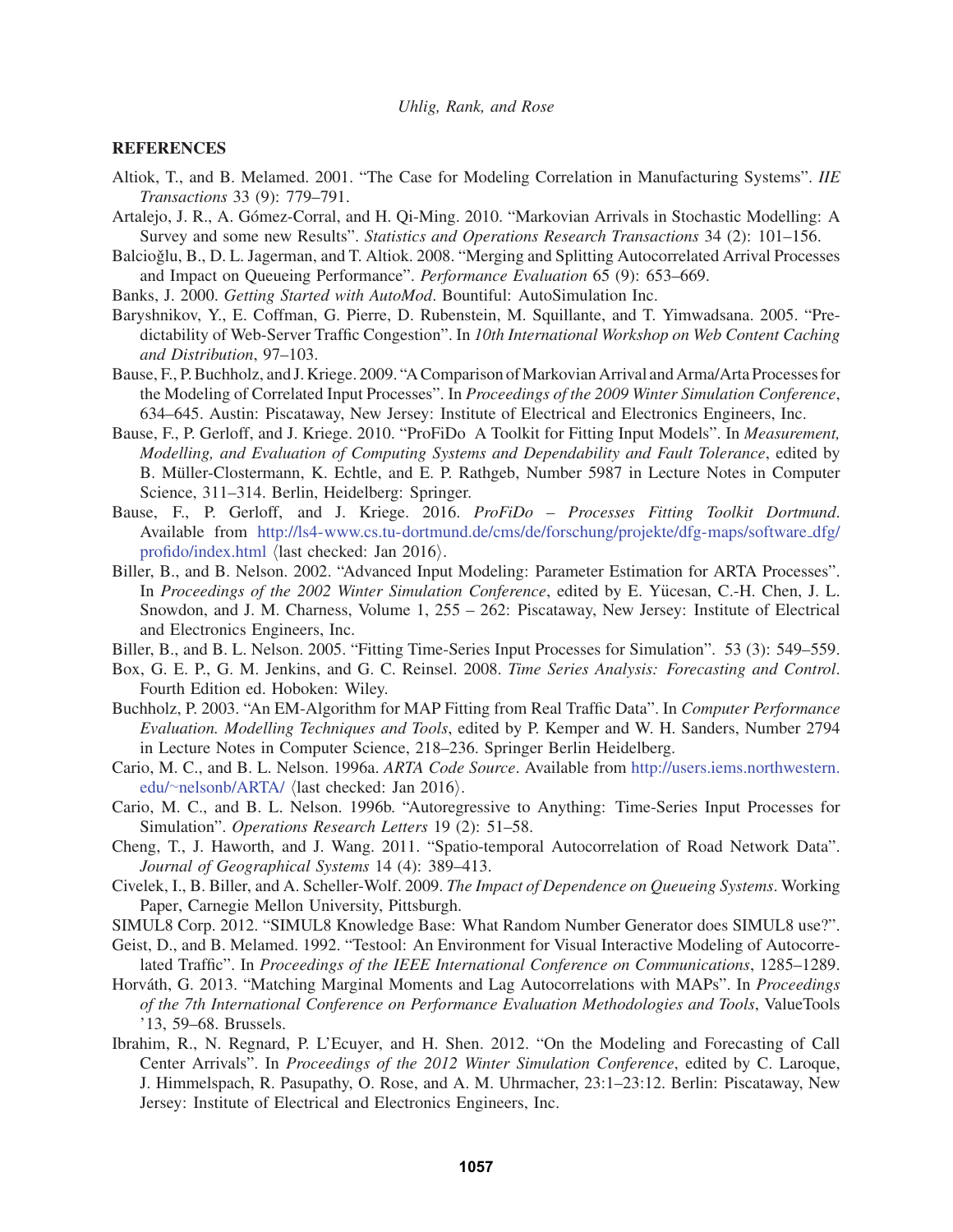- Jagerman, D. L., B. Balcioğlu, T. Altiok, and B. Melamed. 2004. "Mean Waiting Time Approximations in the G/G/1 Queue". *Queueing Systems* 46 (3-4): 481–506.
- Jelenkovic, P. R., and B. Melamed. 1995. "Automated TES Modeling of Compressed Video". In *Proceedings of the Fourteenth Annual Joint Conference of the IEEE Computer and Communications Societies.*, Volume 2, 746–752. Washington DC.
- Johnson, G. E. 1994. "Constructions of Particular Random Processes". *Proceedings of the IEEE* 82 (2): 270–285.
- Kriege, J. 2012. *Fitting Simulation Input Models for Correlated Traffic Data*. Dissertation, Technische Universität Dortmund, Dortmund.
- Kriege, J., and P. Buchholz. 2011. "Correlated Phase-Type Distributed Random Numbers as Input Models for Simulations". 68 (11): 1247–1260.
- Lakhan, V. C. 1981. "Generating Autocorrelated Pseudo-Random Numbers with specific Distributions". *Journal of Statistical Computation and Simulation* 12 (3-4): 303–309.
- Laner, M., P. Svoboda, and M. Rupp. 2014. "Parsimonious Network Traffic Modeling By Transformed ARMA Models". 40–55.
- Law, A. M., and D. W. Kelton. 2000. *Simulation Modeling and Analysis*. Third ed. Singapore: Mcgraw-Hill.
- L'Ecuyer, P. 2006. "Uniform Random Number Generation". In *Elsevier Handbooks in Operations Research and Management Science: Simulation*, edited by S. G. Henderson and B. L. Nelson, 55–81. Amsterdam: Elsevier Science.
- Leland, W. E., M. S. Taqqu, W. Willinger, and D. V. Wilson. 1994. "On the Self-similar Nature of Ethernet Traffic". *IEEE/ACM Transactions on Networking* 2 (1): 1–15.
- Lewis, P. A. W., and E. McKenzie. 1991. "Minification Processes and their Transformations". *Journal of applied probability* 28 (1): 45–57.
- Livny, M., B. Melamed, and A. K. Tsiolis. 1993. "The Impact of Autocorrelation on Queuing Systems". *Management Science* 39 (3): 322–339.
- Melamed, B. 1991. "TES: A Class of Methods for Generating Autocorrelated Uniform Variates". *ORSA Journal on Computing* 3 (4): 317–329.
- Mertens, K., I. Vaesen, J. Löffel, B. Kemps, B. Kamers, J. Zoons, P. Darius, E. Decuypere, J. De Baerdemaeker, and B. De Ketelaere. 2009. "An Intelligent Control Chart for Monitoring of Autocorrelated Egg Production Process Data Based on a Synergistic Control Strategy". *Computers and Electronics in Agriculture* 69 (1): 100–111.
- Nelsen, R. B. 2006. *An Introduction to Copulas*. New York: Springer.
- Nielsen, H. E. 2004. "Streams of Events and Performance of Queuing Systems". *CORAL Working Papers* L-2004 (02): 1–21.
- Nielsen, H. E. 2007. "Autocorrelation in Queuing Network-Type Production Systems". *International Journal of Production Economics* 110 (12): 138–146.
- Panchenko, A., and P. Buchholz. 2007. "A hybrid algorithm for parameter fitting of markovian arrival processes". In *Proceedings of the 14th International Conference on Analytics and Stochastic Modelling Techniques and Applications*, 7–12. Prague.
- Paul, U., A. P. Subramanian, M. M. Buddhikot, and S. R. Das. 2011. "Understanding Traffic Dynamics in Cellular Data Networks". In *Proceedings of the IEEE International Conference on Computer Communications*, 882–890. Shanghai.
- Pereira, D. C., D. del Rio Vilas, N. R. Monteil, R. R. Prado, and A. G. del Valle. 2012. "Autocorrelation Effects in Manufacturing Systems Performance: A Simulation Analysis". In *Proceedings of the 2012 Winter Simulation Conference*, edited by C. Laroque, J. Himmelspach, R. Pasupathy, O. Rose, and A. M. Uhrmacher, 123:1–123:12. Berlin: Piscataway, New Jersey: Institute of Electrical and Electronics Engineers, Inc.
- Polge, R. J., E. M. Holliday, and B. K. Bhagavan. 1973. "Generation of a Pseudo-Random Set with desired Correlation and Probability Distribution". *SIMULATION* 20 (5): 153–158.